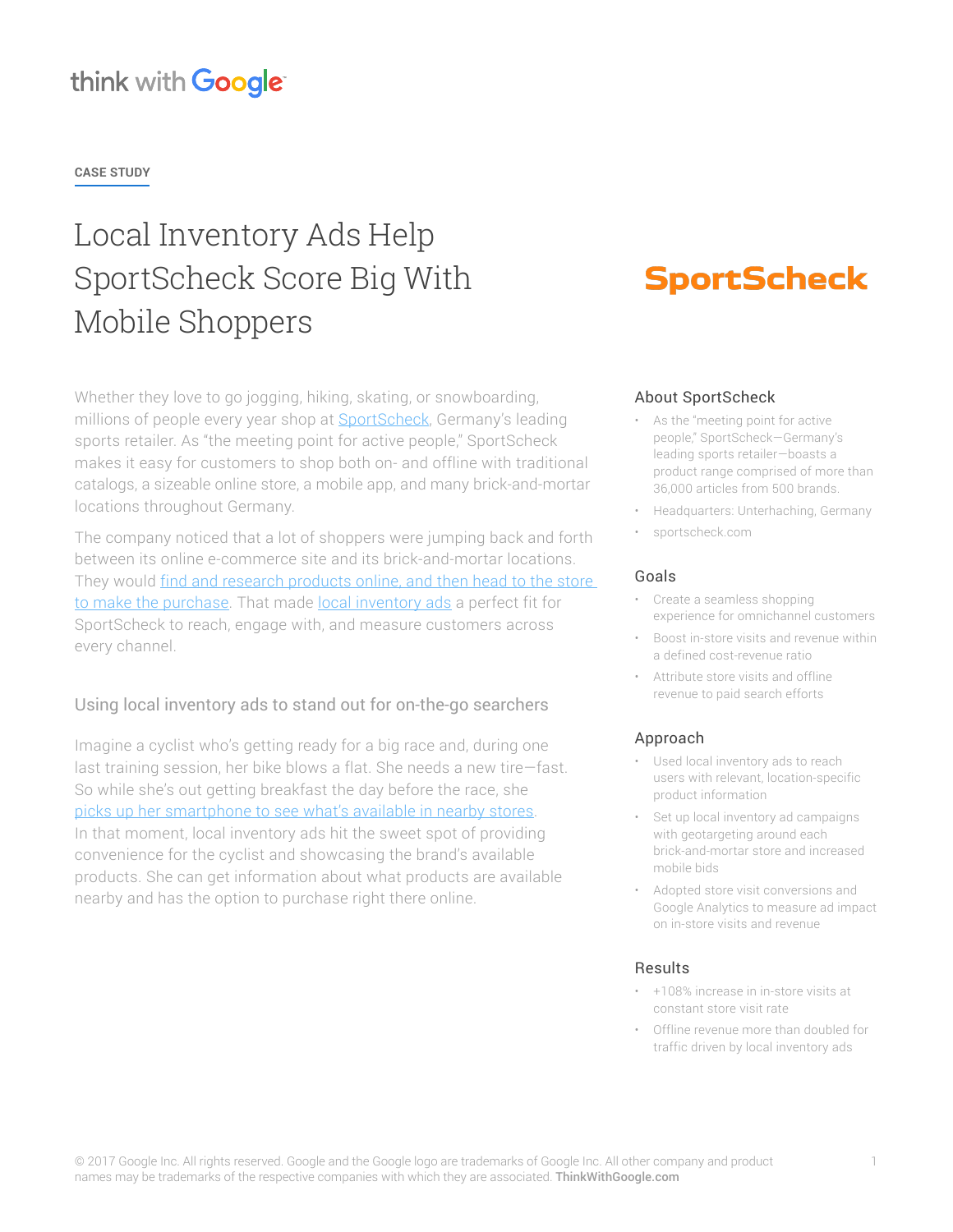### think with Google



SportScheck's local inventory ads help on-the-go shoppers find available products in nearby stores.

To promote its full in-store inventory online, SportScheck ran individual local inventory ad campaigns with geotargeting set to a five-kilometer radius around each store's location. Then, the marketing team increased mobile bidding to ensure the ads got in front of relevant shoppers on the go.

"As a multi-channel retailer, it was important for us to reach customers across every channel. Local inventory ads were a great way to reach our customers with relevant product information when they went online to search."

### — Rahel Götz, Team Lead for Online Performance Marketing at SportScheck

After a user clicks one of SportScheck's local inventory ads, they're sent to a Google-hosted "local storefront" page—a robust digital storefront experience. Right from the storefront, users can view their local store's available inventory, compare prices, check opening hours, find directions, and [call the store directly.](https://support.google.com/adwords/answer/2453991?hl=en) And when they're ready to make a purchase, customers can complete their transactions in SportScheck's e-commerce shop, at the local store, or use the "buy online, pick up in store" option.